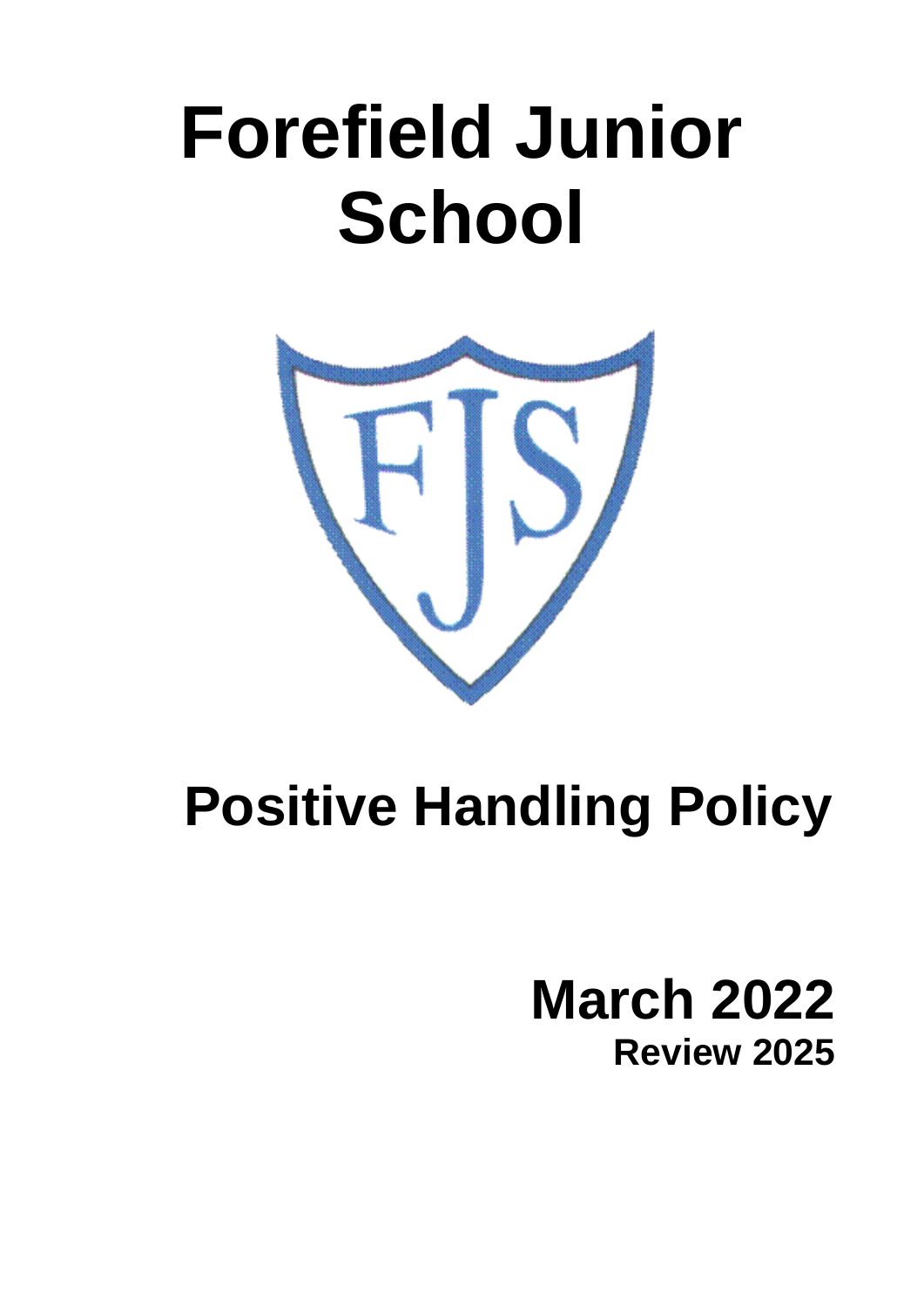## **Mission Statement**

Forefield Junior School is a P.R.O.U.D. school built on Passion and Respect, where Opportunities can be seized by Unique and Determined learners.

We are passionate about learning in an environment where everyone is empowered to be themselves and to flourish. We respect and value each and every individual and cherish their unique qualities to create a sense of belonging. We are determined to support personal, social and emotional development by encouraging self-belief and providing opportunities for everyone to express themselves and grow in confidence.

By celebrating their diverse contribution to the life of the school and the wider community, each person will be encouraged to build on their foundations, to instil a belief in everyone that they have limitless potential and are always capable of achieving their best - throughout their lives. As a family we share each other's successes and take pride in them.

We will consistently promote the highest of standards in every aspect of school life, provide a vibrant, stimulating curriculum in a safe and happy learning environment, to foster excellent attitudes and behaviour. The inspirational opportunities we provide will fuel a passion for learning and a sense of pride in all we do.

This is what makes us PROUD:

Passion, Respect, Opportunity, Unique, Determined.

## **Positive Handling Policy**

'The use of Positive Handling to support the management of physically challenging behaviour.'

The policy has been updated after staff discussions and Team Teach training (January 2019). The responsible person for the implementation of the policy is Mr P. Swift. The policy will be reviewed by the Head teacher and the Governing Body with the next review date set as January 2025.

The policy has been developed in response to DfE guidance, 'Use of Reasonable Force - Advice for headteachers, staff and governing bodies' (July 2013). It also takes cognisance of DfES, DOH Guidance for Restrictive Physical Interventions, 'Guidance on the use of restrictive physical intervention for children who display Extreme Behaviour in association with Learning Disability and/or Autistic Spectrum Disorder' (July 2002). Additionally, it follows the policies and guidance of Sefton Local Authority and will be drawn to the attention of the Local Safeguarding Children Board.

The policy has been prepared for the support of all teaching and support staff who come into contact with pupils and for volunteers working within the school to explain the school's arrangements for care and control. Its contents are available to parents and pupils. A statement about the School's Behaviour policy is made to parents in the School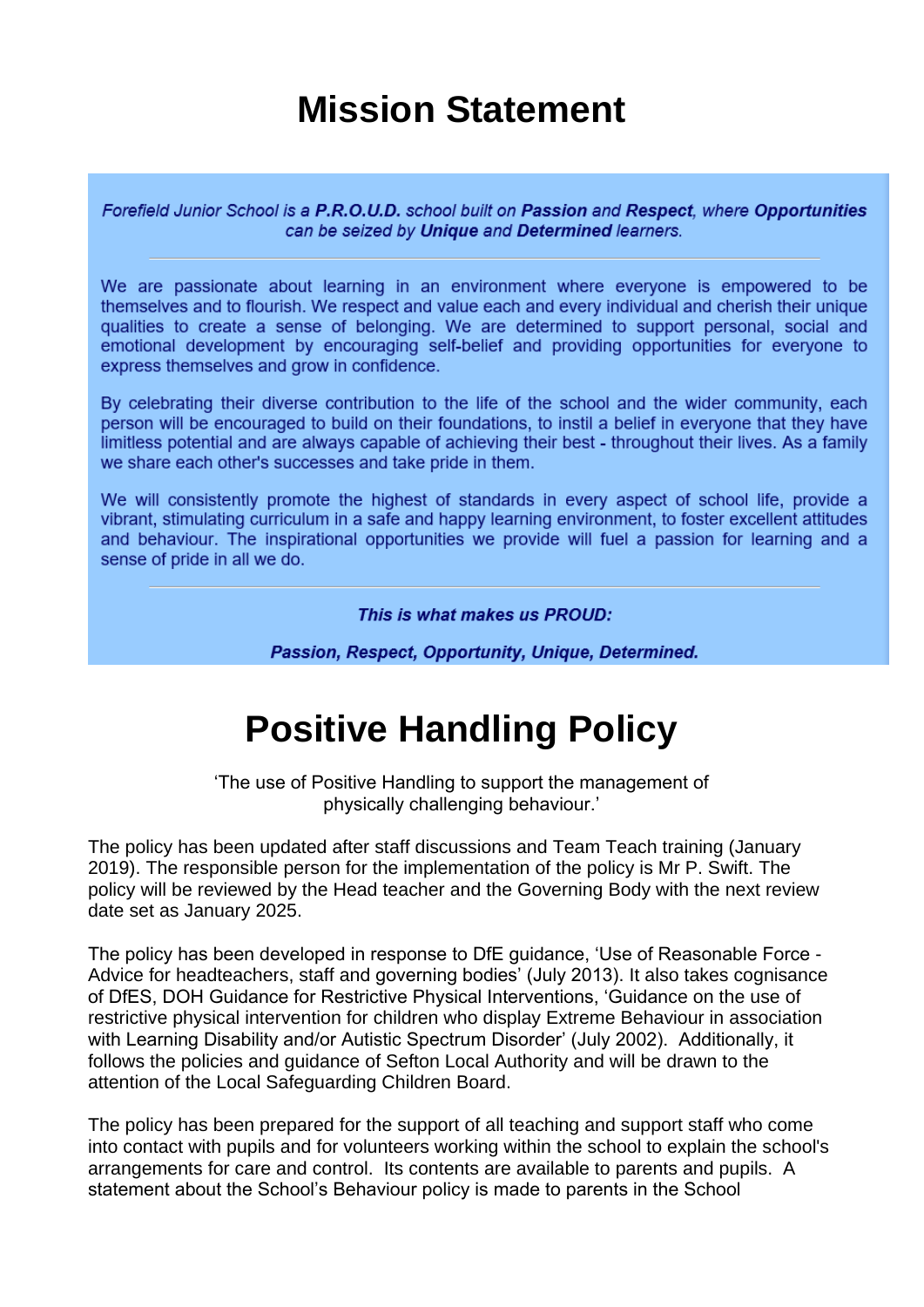prospectus and within each Home School Agreement. This statement includes information on the use of reasonable force to control or restrain pupils. By signing Home School Agreements parents are acknowledging the school's power to use reasonable force in the circumstances described in this policy. Parental consent is not required to restrain a pupil.

**At Forefield Junior School, we are committed to a positive behaviour policy which encourages children to make positive behaviour choices. On rare occasions circumstances may result in a situation that requires some form of physical intervention by staff. Our policy for physical intervention is based upon the following principles:-**

- Physical intervention should be used only as a last resort when other appropriate strategies have failed.
- Any physical contact should be only the minimum required.
- Physical intervention must be used in ways that maintain the safety and dignity of all concerned. Incidents must be recorded and reported to the Headteacher as soon as possible.
- Parents will be informed of each incident.

#### **Rationale**

Every child has a right to the best education which can be provided in partnership between school, parents/carers, the authority and the community. Staff have a right to teach in an environment which is not subject to disruption or aggression. Good pupil behaviour and skilled management by staff of pupils' behaviour are essential pre- requisites for an effective learning environment. Behaviour which challenges good order is a barrier to learning and teaching. Therefore this policy is linked closely to the school's behaviour policy.

However, there can sometimes be occasions in any school when pupils' behaviours challenge the ability of staff to maintain good order. A pupil's behaviour may disturb other pupils, may risk damaging property, or may place that pupil or others at risk of harm. Conflict and aggression can be minimised by using effective de-escalation techniques. All staff need to know the appropriate steps to take to de-escalate situations, to minimise their severity, and to avoid physical intervention or restraint becoming necessary.

#### **Underpinning values:**

Everyone attending or working in this school has a right to:

- recognition of their unique identity;
- **•** be treated with respect and dignity;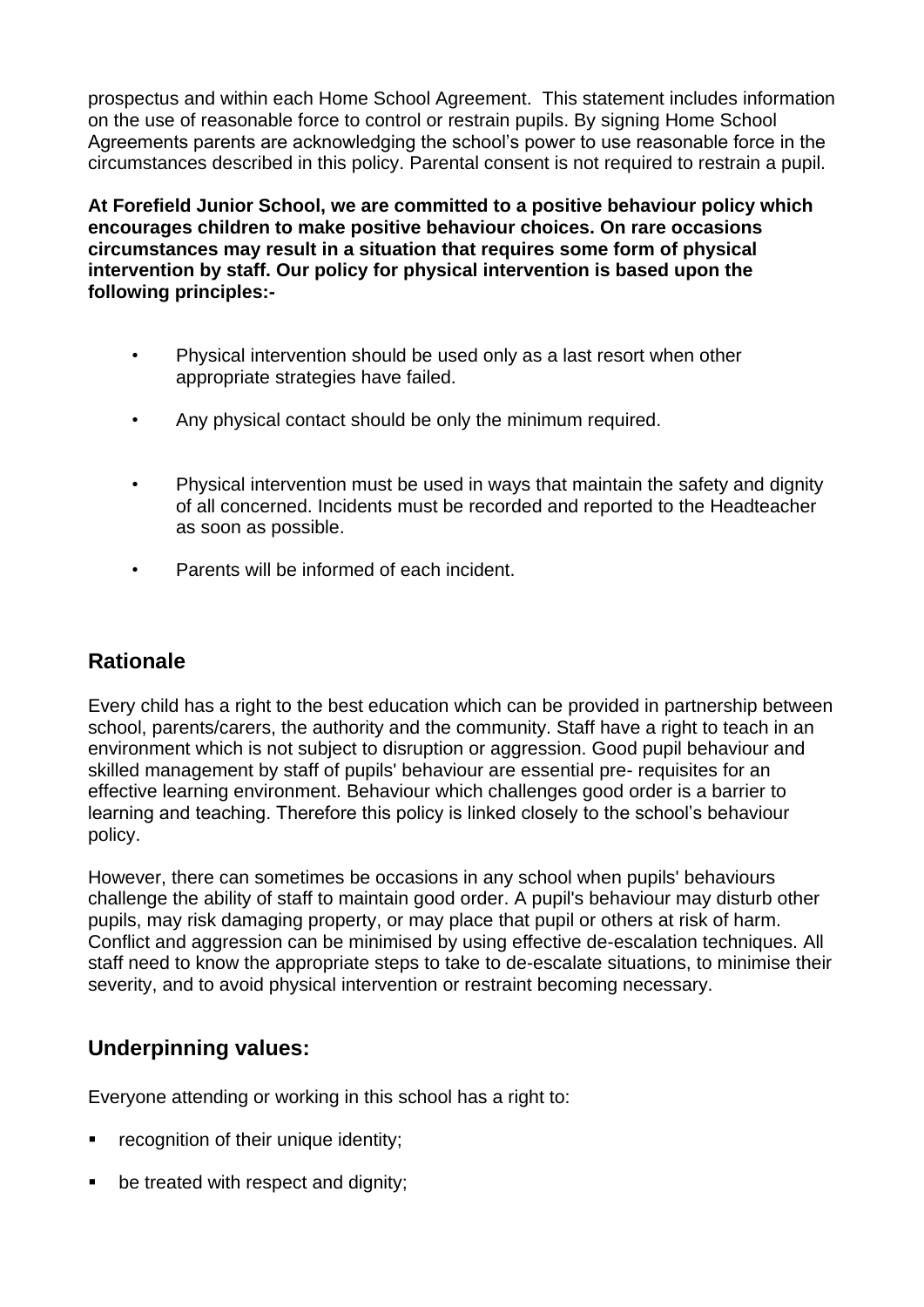- $\blacksquare$  learn and work in a safe environment:
- be protected from harm, violence, assault and acts of verbal abuse.

Pupils attending this school and their parents have a right to:

- **EXEDER** individual consideration of pupil needs by the staff who have responsibility for their care and protection;
- expect staff to undertake their duties and responsibilities in accordance with the school's policies;
- be informed about school rules, relevant policies and the expected conduct of all pupils and staff working in school;
- be informed about the school's complaints procedure.

The school will ensure that parents/carers and pupils understand the need for and respond to clearly defined limits, which govern behaviour in the school. In turn parents/carers will have committed themselves through the 'Home School Agreement' to promote the good behaviour of their child and that efforts have been made by them to ensure that he/she understands and follows the school's Behaviour Policy.

#### **Purpose of policy:**

Good personal and professional relationships between staff and pupils are vital to ensure good order in our school. It is recognised that the majority of pupils in our school respond positively to the discipline and control practiced by staff. This ensures the well-being and safety of all pupils and staff at Forefield Junior School. It is also acknowledged that in exceptional circumstances, staff may need to take action in situations where the use of reasonable force may be required. Forefield Junior School acknowledges that physical techniques are only part of a whole school approach to behaviour management.

Every effort will be made to ensure that all staff in this school:

- (i) Clearly understand this policy and their responsibilities in the context of their duty of care in taking appropriate measures where reasonable force is necessary and
- (ii) Are provided with appropriate training to deal with these difficult situations.

Forefield Junior School makes a clear distinction in relation to the following: -

- "Seclusion' where an adult or child is forced to spend time alone against their will.
- 'Time out' which involves restricting the service user's access to all positive reinforcements as part of the behavioral programme.
- 'Withdrawal' which involves removing the person from a situation which causes anxiety or distress to a location where they can be continuously observed and supported until they are ready to resume their usual activities.

At Forefield Junior School pupils will not be secluded.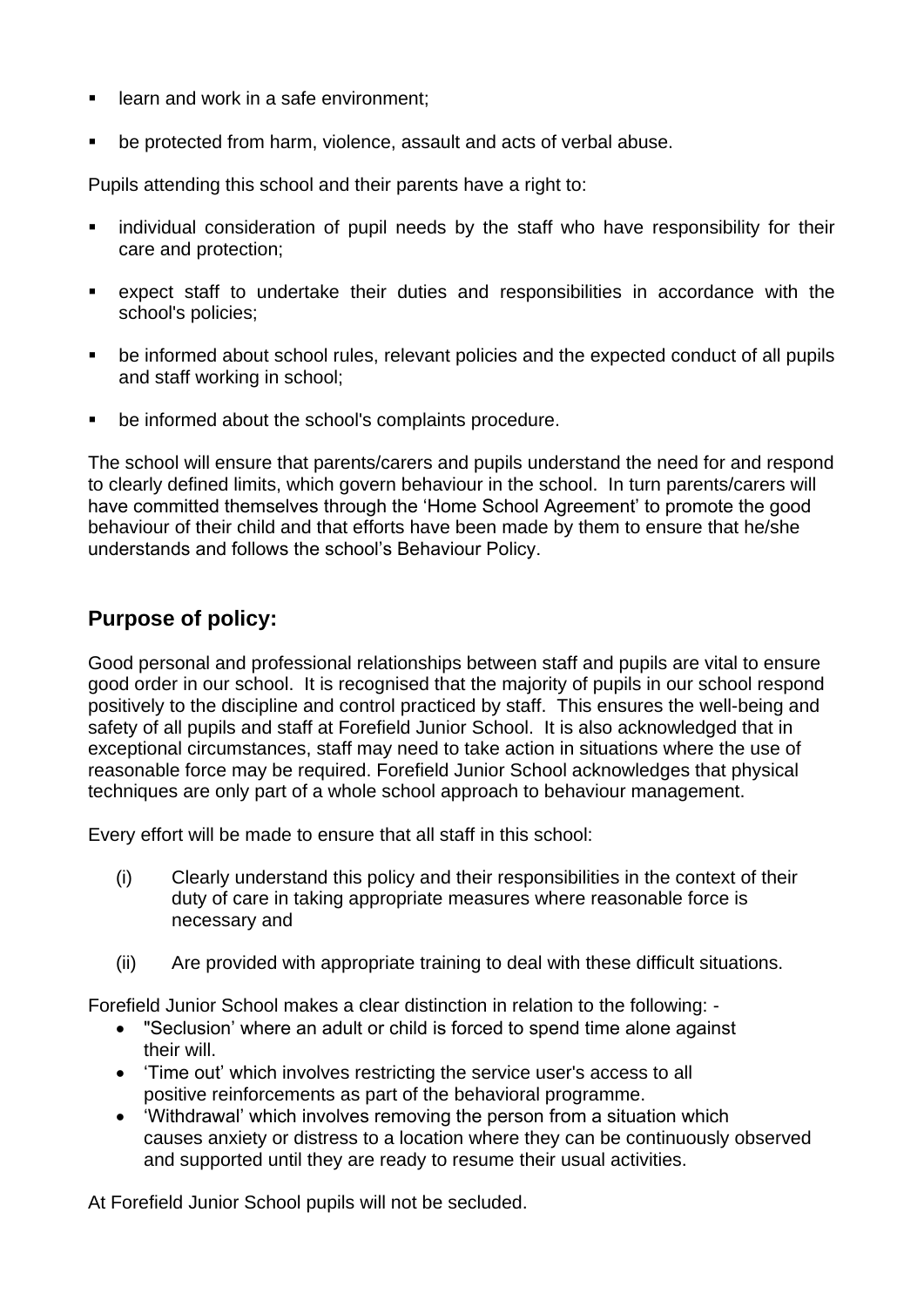#### **Definitions of Positive Handling:**

No legal definition of reasonable force within a schools context exists, however for the purpose of this policy and the implementation of it at Forefield Junior School.

#### **'Reasonable Force uses the minimum degree of force necessary for the shortest period of time to prevent a pupil harming himself, herself, others or property'.**

The scale and nature of any physical intervention at Forefield Junior School 'must be proportionate to both the behaviour of the individual to be controlled and the nature of the harm they might cause'. (DfES/DOH Guidance for Restrictive Physical Interventions, July 2002).

This policy does more than simply outline the use of physical. It aims to provide a transparent overview of how we use physical contact to both care for and, where appropriate, control our pupils. Working within the philosophy of 'Every Child Matters' with a particular focus in relation to the strands of 'staying safe' and 'enjoying and achieving', our Positive Handling policy describes the acceptable physical interaction between staff and pupils on a daily basis. Based on the principles of moving from least intrusive to more restrictive holding we have divided interaction into three definable areas.

#### **Physical Contact:**

Situations in which physical interaction occurs between staff and pupils to either care for pupils who may be distressed or have severe and profound learning disabilities, or in subject areas such as physical education in order to promote inclusive learning opportunities and deliver the National Curriculum. In addition staff will also use positive touch to comfort pupils and as part of the PSHCE/social curriculum in order to teach them more appropriate ways of seeking attention.

#### **Physical Intervention:**

This may be used to divert a pupil from a destructive or disruptive action, for example guiding or leading a pupil by the arm or shoulder with little or no force. The important factor within these situations is that the child is compliant and "follows" the cue to be guided.

#### **Physical Control and Restraint/Restrictive Physical Intervention:**

This will involve the use of reasonable force when there is an immediate risk to pupils, staff or property. It is important to note that the use of 'reasonable force' should be seen as a last resort. All such incidents are recorded and reported to parents and will be stored in an accessible way.

As indicated the level of compliance from the pupil determines whether or not the interaction is an intervention or a control/restraint. If in doubt, then staff should always record the incident using the school's Record of Physical Intervention form.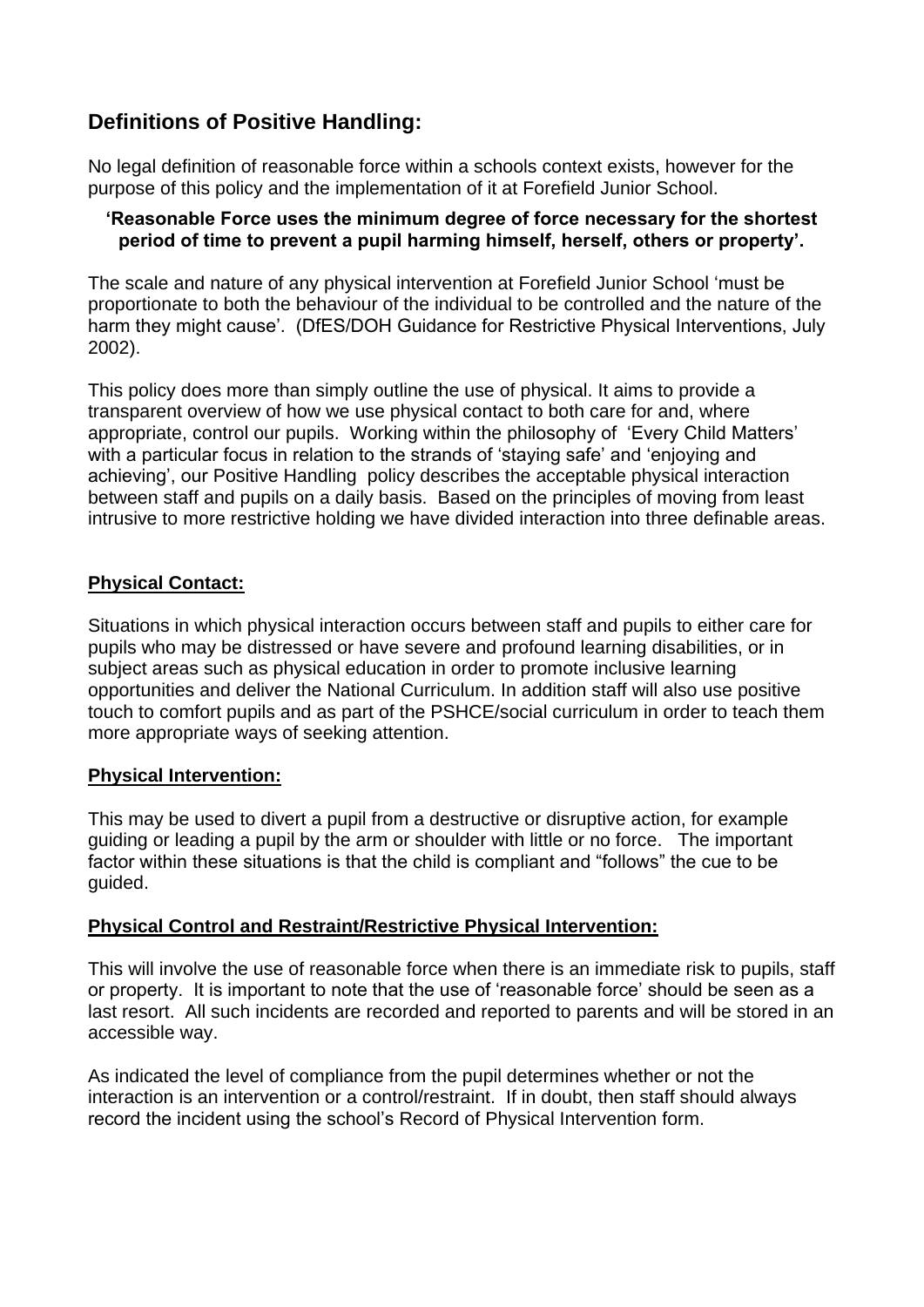#### **Implications of the policy:**

Section 93 of the Education and Inspections Act 2006 enables school staff to use such force as is reasonable in the circumstances to prevent a pupil from doing, or continuing to do, any of the following:

- committing any offence (or, for a pupil under the age of criminal responsibility what would be an offence for an older pupil)<sup>1</sup>;
- causing personal injury to, or damage to the property of, any person (including the pupil himself);
- Prejudicing the maintenance of good order and discipline at the school or among any pupils receiving education at the school, whether during a teaching session or otherwise. (Section 93 of the *Education and Inspections Act 2006* makes it clear that force may be used to prevent behaviour that prejudices the maintenance of school discipline regardless of whether that behaviour would also constitute a criminal offence.)

The application of any form of physical control places staff in a vulnerable situation. It can only be justified according to the circumstances described in this policy. Staff, therefore, have a responsibility to follow this policy and to seek alternative strategies wherever possible in order to prevent the need for physical intervention.

#### **Reasonable force will only be used as a last resort when all other behaviour management strategies have failed or when pupils, staff or property are at risk.**

#### **Authorised staff:**

1

At Forefield Junior School the power to use reasonable force applies to any member of staff, and any other person to whom the head has authorised to have control or charge of pupils. This can also include people to whom the head has given temporary authorisation to have control or charge of pupils such as unpaid volunteers.

The power may be used where the pupil (including a pupil from another school) is on the school premises or elsewhere in the lawful control or charge of the staff member ( eg a trip or visit.)

The Headteacher is responsible for making clear to whom such authorisation has been given, in what circumstances and settings they may use force and for what duration of time this authorisation will last. Where appropriate, children will have Individual Positive Handling Plans which will outline the strategies to be used. The Headteacher will ensure that those authorised are aware of, and understand, what the authorisation entails. Those whom the Headteacher has not authorised will be told what steps to take in the case of an incident where control or restraint is needed.

Support Services will have their own policies for Care and Control of pupils. When working within school it is the Headteacher's responsibility to ensure that colleagues from Support Services are aware of school policy and practice. The head teacher in the school will be accountable for their actions while in the school.

 $1$  The age of criminal responsibility is currently 10 in England. For further information (and much else) provided by the National Youth Agency, see: [http://www.youthinformation.com](http://www.youthinformation.com/) > Justice & Equality > Crime > Age of criminal responsibility.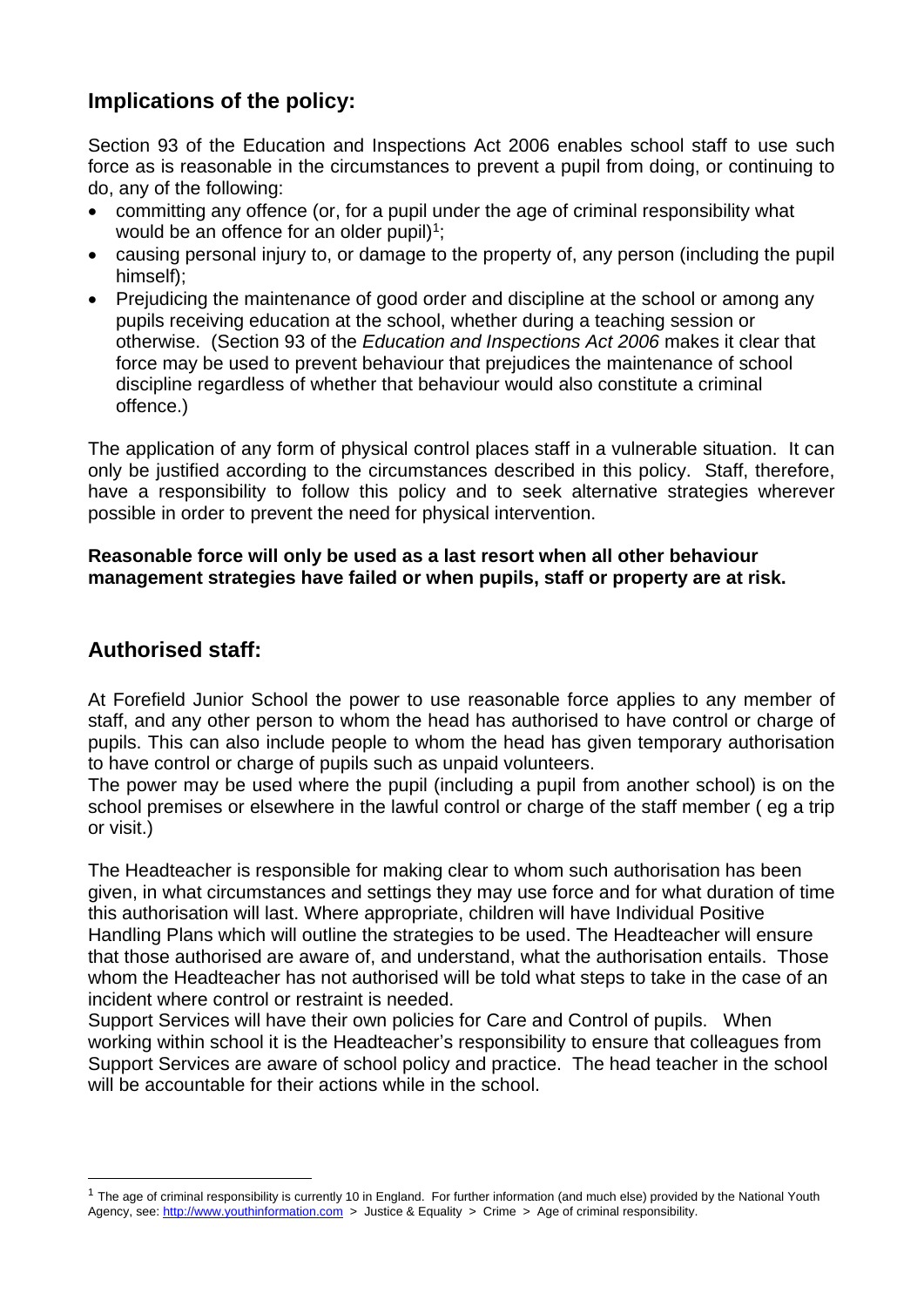#### **Principles**

Physical techniques are not used in isolation and Forefield Junior School is committed to ensuring that as a result of incidents learning opportunities are created for children that allow them to 'own' and take responsibility for their behaviour.

In addition, procedures will be put in place to ensure that appropriate support is provided for staff and that following an incident pupil/staff relationships are rebuilt and repaired to ensure that a positive learning environment is maintained.

When restrictive interventions are used we always take account of a young person's;

- age,
- gender,
- level of physical, emotional and intellectual development,
- special needs.
- social context.

Where appropriate, Positive Handling Plans are written for individual children and where possible, these will be designed through multi agency collaboration e.g. when devising Pastoral Support Plans.

Risk Assessments are completed against each child when physical restraint may need to be used in the context of the identified target behaviour(s) and environments in which they occur. The assessment should identify the benefits and the risks associated with the strategies being proposed.

Such planning will address:

- Strategies to be used prior to intervention
- Ways of avoiding 'triggers' if these are known
- Involvement of parents to ensure that they are clear about the specific action the school might need to take
- Briefing of staff to ensure they know exactly what action they should be taking (this may identify a need for training or guidance)
- Identification of additional support that can be summoned if appropriate
- The school's duty of care to all pupils and staff

Training in this area includes a comprehensive review of the agreed standard incident monitoring forms and any school-specific pupil level recording that is being used for planning and evaluating behaviour modification strategies.

Teachers or other staff whose job includes responsibility for pupils cannot lawfully be prevented from using reasonable force. The absence of accredited training does not preclude a member of staff from using reasonable force when needed.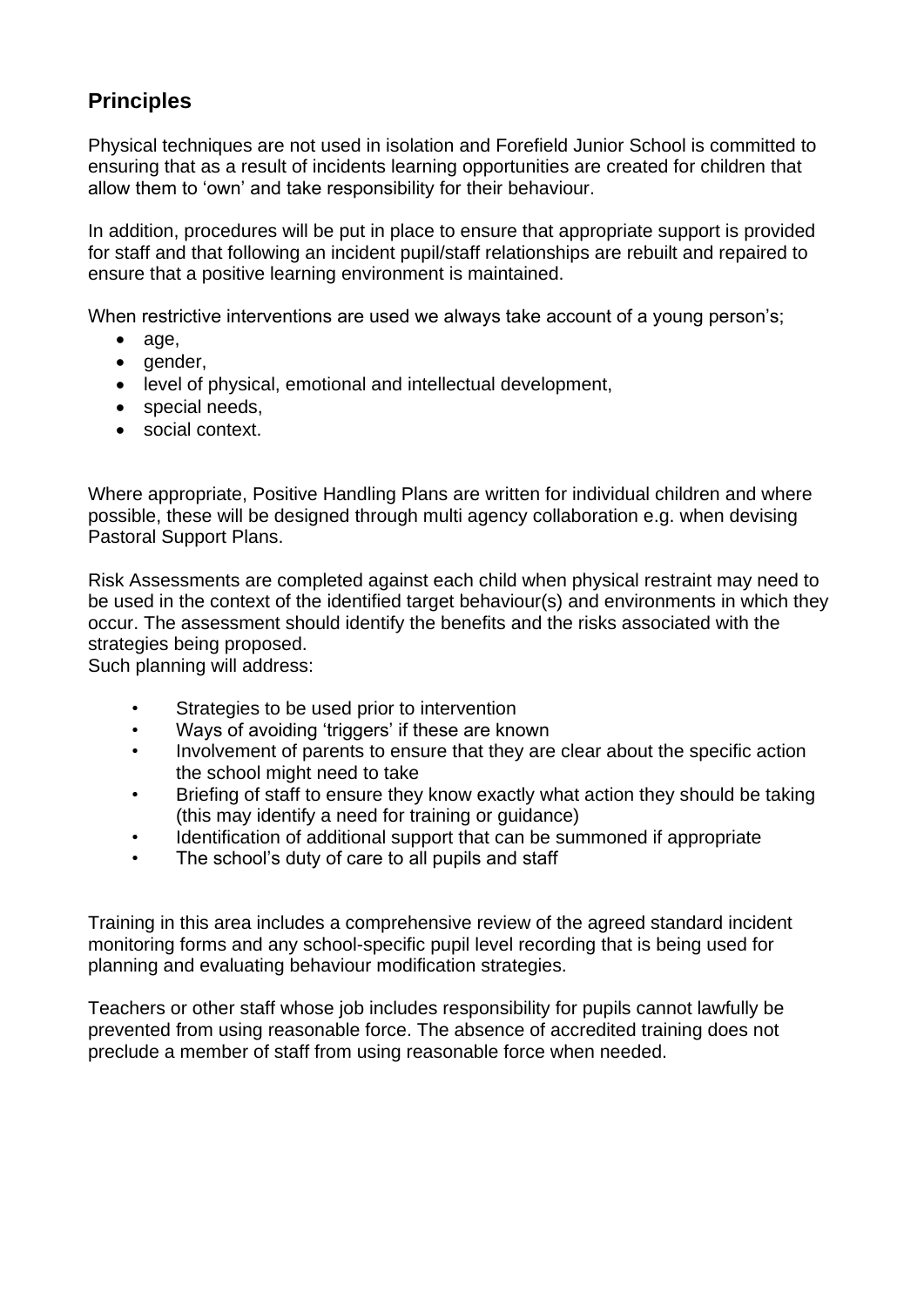#### **Strategies for dealing with challenging behaviour**

#### **What staff will do before and during any physical intervention:**

As endorsed in the school's Behaviour Policy, staff utilise consistent positive strategies to encourage acceptable behaviour and good order.

Every effort will be made to resolve conflicts positively and without harm to pupils or staff, property, buildings or the environment. Where unacceptable behaviour threatens good order and discipline and provokes intervention, some or all of the following approaches should be taken according to the circumstances of the incident.

- Verbal acknowledgement of unacceptable behaviour with request for the pupil to refrain; (this includes negotiation, care and concern)
- Further verbal strategies stating:
	- that this is a repeated request for compliance;
	- an explanation of why observed behaviour is unacceptable;
	- an explanation of what will happen if the unacceptable behaviour continues.
- Use a range of non-physical interventions aimed at calming or defusing the situation in order to prevent further escalation.

These might include:

- Continuing to speak and listen to the pupil
- Employing an appropriate level of eye contact during any dialogue
- Diverting, distracting, cajoling or humouring, where appropriate
- Reasoning with and offering appropriate choices to the pupil
- A reminder that physical intervention may well be used.
- Physical intervention. Reasonable force being used to prevent a child harming him or herself, others or property.

Sometimes it might be more appropriate to remove other pupils from the classroom whilst waiting for help. The teacher should inform the pupil that he or she has sent for help. Until assistance arrives the teacher should continue to attempt to defuse the situation orally and try to prevent the incident from escalating.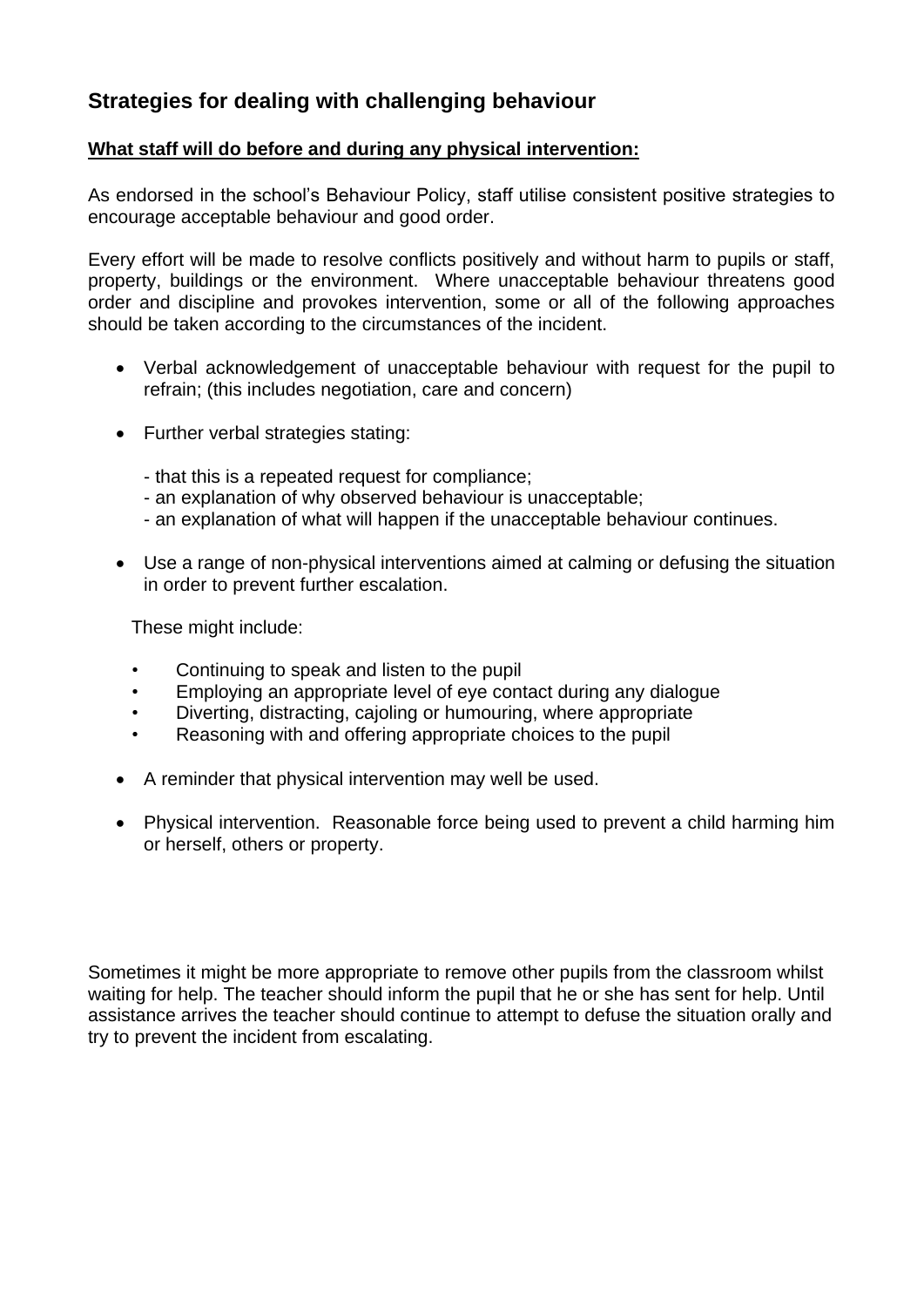#### **When physical restraint becomes necessary:**

**DO**

- Tell the pupil what you are doing and why
- Use the minimum force necessary
- Involve another member of staff if possible
- Tell the pupil what s/he must do for you to remove the restraint (this may need frequent repetition)
- Use simple and clear language
- Hold limbs above a major joint if possible e.g. above the elbow
- Relax your restraint in response to the pupil's compliance

#### **DON'T**

- Act in temper (involve another staff member if you fear loss of control)
- Involve yourself in a prolonged verbal exchange with the pupil
- Involve other pupils in the restraint
- Touch or hold the pupil in a way that could be viewed as sexually inappropriate conduct
- Twist or force limbs back against a joint
- Bend fingers or pull hair
- Hold the pupil in a way which will restrict blood flow or breathing e.g. around the neck
- Slap, punch, kick or trip up the pupil
- Use physical restraint or intervention as a punishment

#### **Actions After an Incident**

Physical restraint often occurs in response to highly charged emotional situations and there is a clear need for debriefing after the incident, both for the staff involved and the pupil.

- Where staff have been involved in an incident involving reasonable force they should have the opportunity for a brief period of rest and relaxation and in the case of more serious incidents, access to counseling and support.
- The Head teacher will ensure that each incident is reviewed and investigated further as required. If further action is required in relation to a member of staff or a pupil, this will be pursued through the appropriate procedure:
	- Review of the pupil's IEP/BSP/Positive Handling Plan.
	- School Behaviour Policy.
	- Exclusions Procedure.
	- Child Protection Procedure.
	- Staff or Pupil Disciplinary Procedure.
- The member of staff will be kept informed of any action taken.
- In the case of any action concerning a member of staff, he/she will be advised to seek advice from his/her professional association/union.
- An appropriate member of the teaching staff should always be involved in debriefing the pupil involved and any victims of the incident should be offered support, and their parents informed.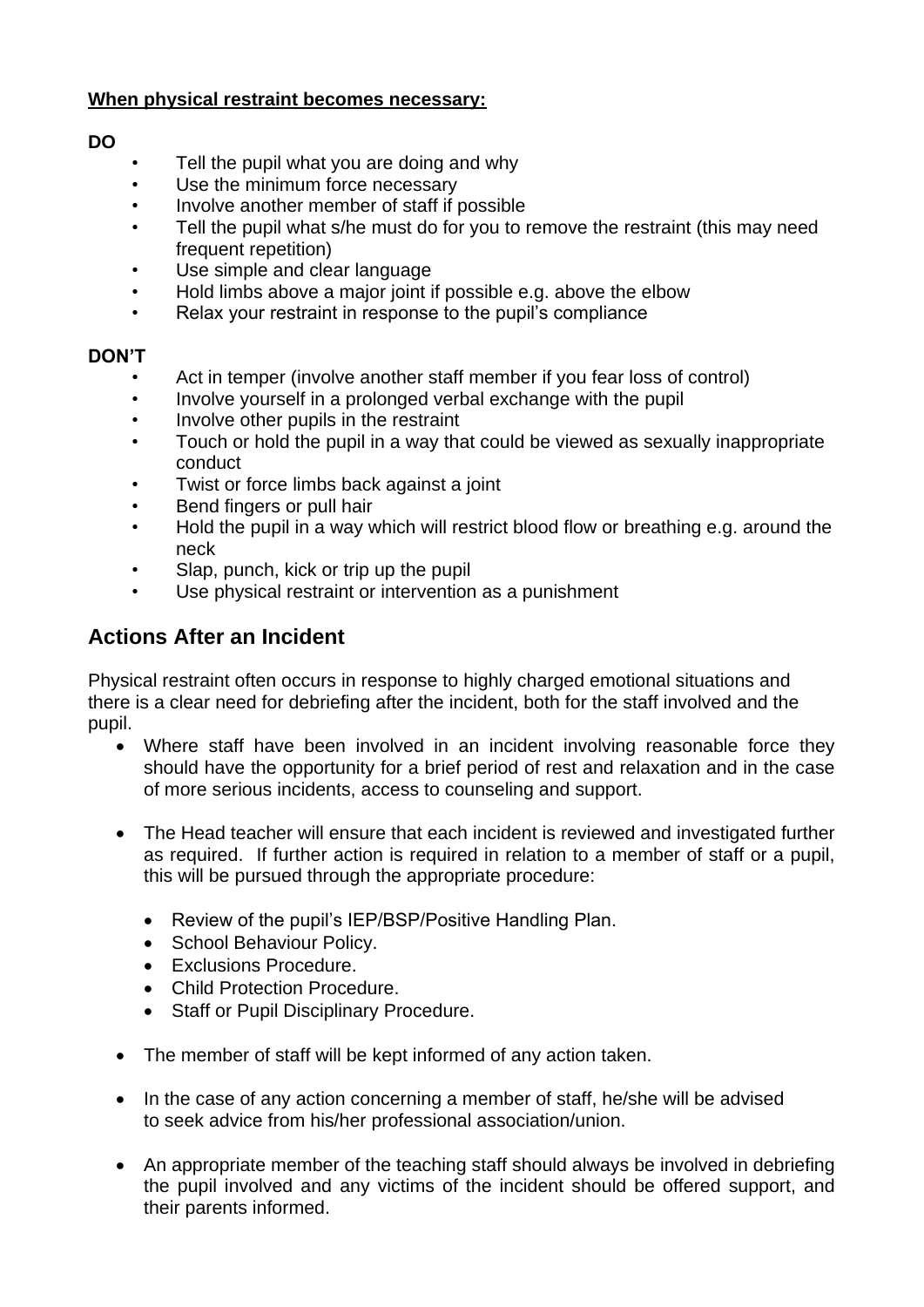- All incidents should be recorded immediately on the Record of Physical Intervention form (attached). All sections of this report should be completed so that any patterns of behaviour can be identified and addressed. In the event of any future complaint or allegation this record will provide essential and accurate information.
- A copy should be filed in the child's appropriate file and in a central school file in order to inform individual and school risk assessments.
- A member of the leadership team will contact parents as soon as possible after an incident, normally on the same day, to inform them of the actions that were taken and why, and to provide them with an opportunity to discuss it.
- If the behaviour is part of an ongoing pattern it may be necessary to address the situation through the development of a behavioural IEP, which may include an anger management programme, or other strategies agreed by the SENCO. This may require additional support from, other services, for example the LA BST.
- In some circumstances an Early Help Plan may be appropriate to help identify an additional need for a particular child. It is also helpful to consider the circumstances precipitating the incident to explore ways in which future incidents can be avoided.

#### **Types of Incident:**

Examples of situations that may call for judgments of this kind include:-

- A pupil attacks a member of staff or another pupil;
- Pupils are fighting, causing risk of injury to themselves or others.
- A pupil is committing, or on the verge of committing, deliberate damage to property.
- A pupil is causing, or at risk of causing, injury or damage by accident, through rough play, or by misuse of dangerous material(s) object(s).
- A pupil absconds from a class or tried to leave school other than at an authorized time. Refusal of a pupil to remain in a particular place is not enough on its own to justify use of force. It would be justifiable where allowing a pupil to leave would:
	- o Entail serious risks to the pupil's safety(taking account age and understanding), to the safety of other pupils or staff, or damage to property; or
	- o Lead to a behaviour that prejudices good order and discipline, such as disrupting other classes.
- A pupil persistently refuses to follow an instruction to leave a classroom.
- A pupil is behaving in a way that seriously disrupts a lesson.
- A pupil is behaving in a way that seriously disrupts a school sporting event or school visit.

Wherever possible, assistance will be sought from another member of staff.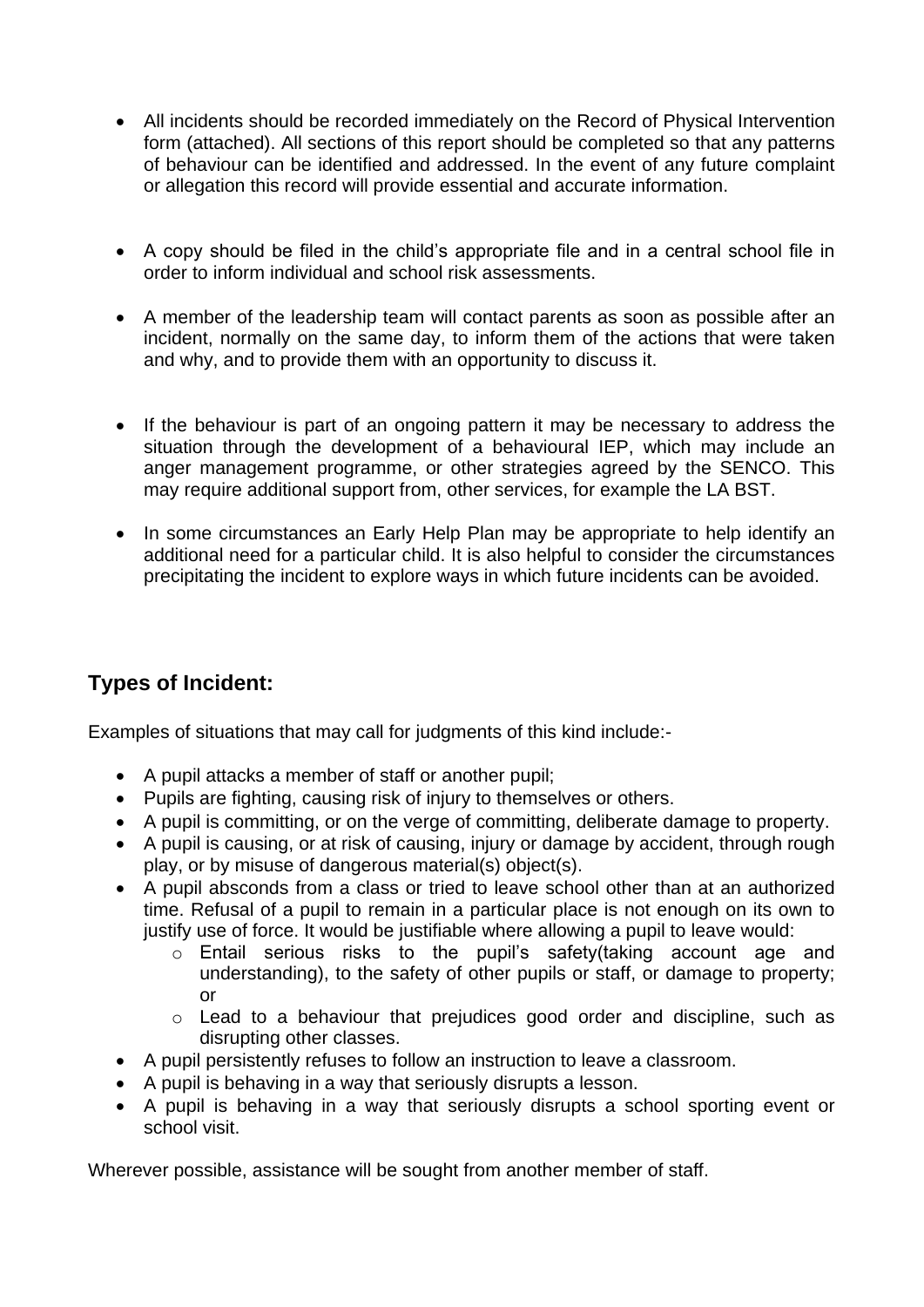Positive Handling at Forefield Junior School is seen as a proactive response to meet individual pupil needs and any such measures will be most effective in the context of the overall ethos of the school, the way that staff exercise their responsibilities and the behaviour management strategies used.

#### **Reasonable Force**

Whilst there is no legal definition of reasonable force, DfES Circular 10/98 advises that the degree of force employed must be in proportion to the circumstances of the incident and the seriousness of the behaviour or the consequences it is intended to prevent.

- The use of force is unlawful if the particular circumstances do not warrant it
- The use of force is lawful if doing nothing may be deemed as negligence
- The degree of force should take into account the age, understanding and sex of the child
- When force is necessary, it must be used in ways that maintain the safety and dignity of all concerned.
- In any situation, a person should be able to demonstrate that any action taken was not based on revenge, retaliation or punishment.
- Failure to comply with the above should be dealt with under disciplinary procedures.

#### **Recording:**

Where physical control or restraint has been used a record of the incident will be kept. This record should be made in the school Serious Incident Book. This is a hard-backed book, with numbered pages, retained by the Head teacher. In addition, a Record of Physical Intervention form, see Appendix 1, will also be completed.

Appropriate documentation will be completed as soon as possible after the incident, normally prior to staff going home and be signed by all staff involved and the Headteacher.

All adults involved in and/or observing the incident are required to complete the relevant recording form. The young person is also welcome to contribute their account in whatever way is appropriate.

The incident will be reported to each parent by telephone initially by the Headteacher. This will be followed up by letter. In this case "parent" has the meaning given by section 576 of the Education Act 1996, and so will include people having day-to-day care of the child and the local authority where the child is the subject of a care order. Section 576 also deems the local authority as a "parent" in the case of children who are looked after under section 20 of the Children Act 1989. If it is likely that reporting an incident to a parent will result in significant harm to the pupil, then the incident should be reported to the Local Authority.

After the review of the incident, a copy of the details will be placed on the pupil's file.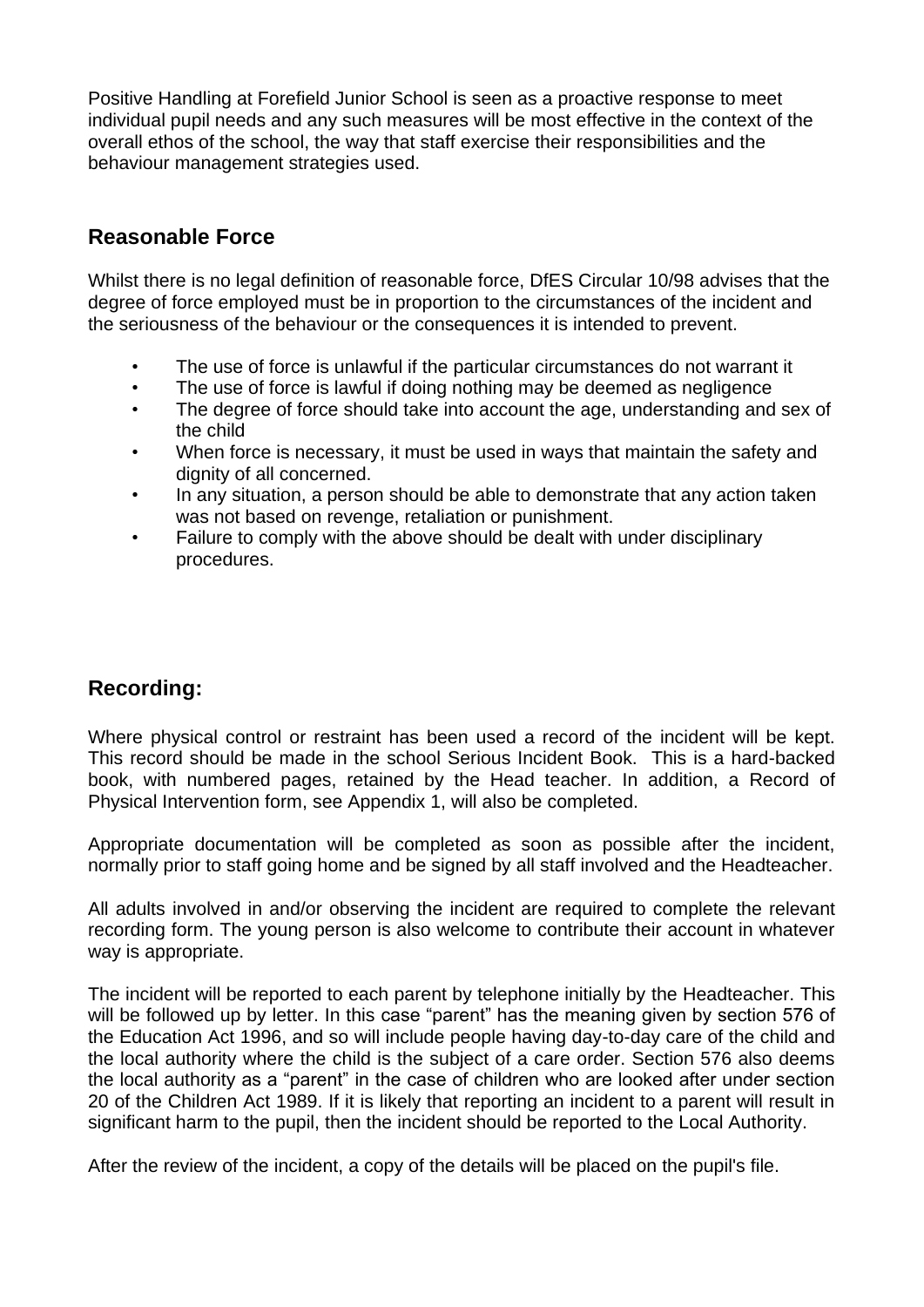A Health and Safety Accident/Incident Form will be completed and returned to the Authority in situations where injury has occurred to either members of staff or pupils.

#### **Complaints:**

The availability of a clear policy about reasonable force and early involvement of parents should reduce the likelihood of complaints but may not eliminate them.

Any complaints about staff will be investigated through the School's Complaints Policy. If necessary the complaint will be dealt with by the Staff Disciplinary Procedures and/or Child Protection Procedures.

#### **Monitoring incidents:**

Whenever a member of staff has occasion to use reasonable force, this will always be recorded and documented following agreed procedures. Monitoring of incidents will help to ensure that staff are following the correct procedures and will alert the Head teacher to the needs of any pupil(s) whose behaviour may require the use of reasonable force.

Monitoring of incidents will take place on a regular basis and the results used to inform planning to meet individual pupil and school needs. A Register of False Accusations made against staff will be maintained as an additional safeguard for staff working in this difficult area.

To support the Headteacher and school and ensure objectivity the School Improvement Partner to the school will be involved with the monitoring process. In addition, at Forefield Junior School , Mrs Victoria Ellis Jones is the named Governor who supports this process by undertaking termly audits of incidents and feeding back findings to the Headteacher and Governing Body.

#### **Links to Other Policies**

The policy should be read in conjunction with other school policies relating to interaction between adults and pupils, including

Behaviour Policy Safeguarding and Child Protection Policy SEN Policy Intimate Care Policy

**APPENDIX 1 Record of Physical Intervention form**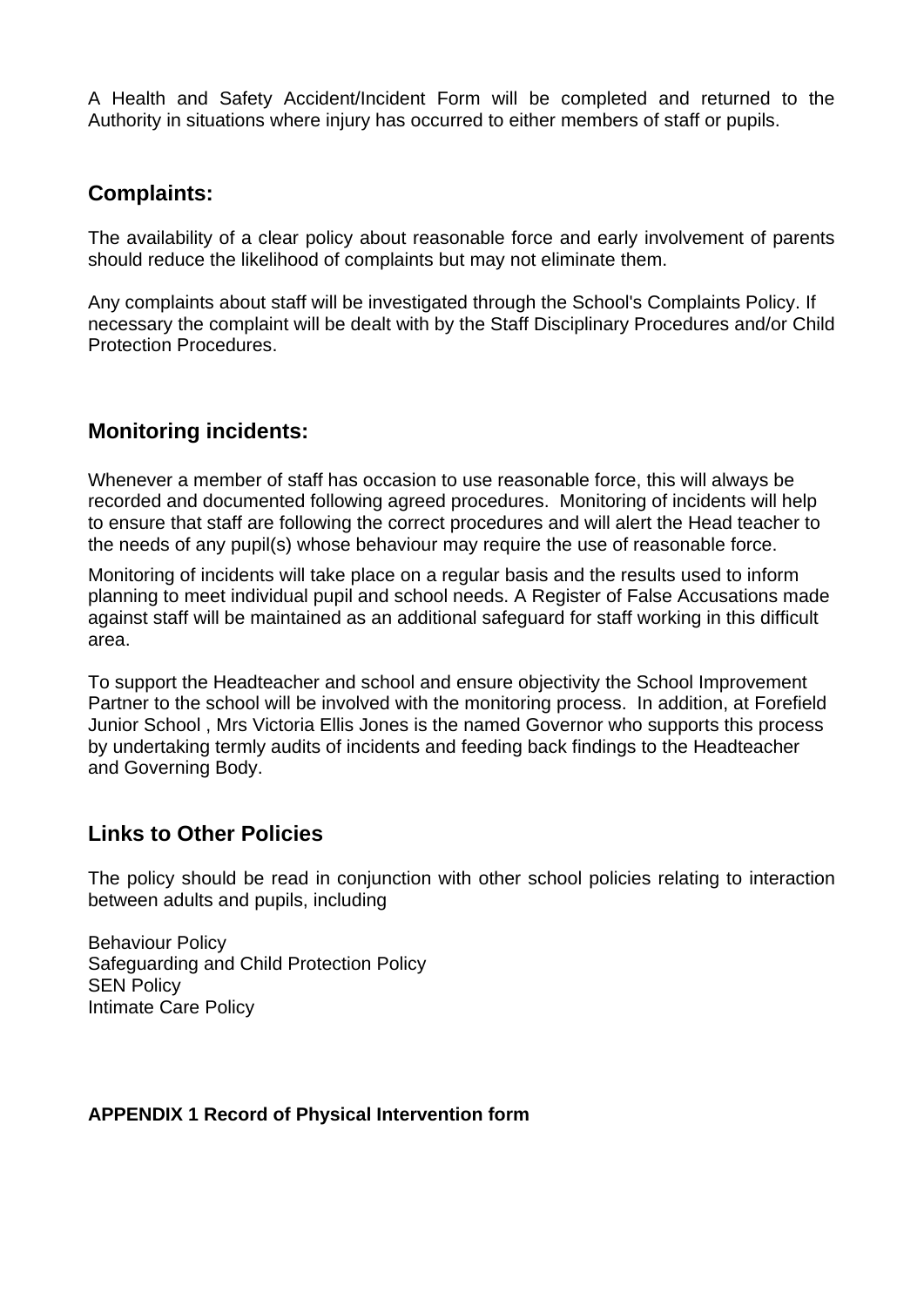*Forefield Lane, Crosby, Liverpool, L23 9TJ Telephone and Fax: (0151) 924 3971 E-mail: forefield@btinternet.com*



## FOREFIELD JUNIOR SCHOOL

#### **RECORD OF PHYSICAL INTERVENTION**

| Lesson/Activity:                  |                             |                                        |  |  |
|-----------------------------------|-----------------------------|----------------------------------------|--|--|
|                                   |                             |                                        |  |  |
|                                   | <b>Positive Hold Report</b> |                                        |  |  |
| Date:                             | Time:                       | Location:                              |  |  |
| Child's Name/Year Group/Class:    |                             |                                        |  |  |
| Incident No:                      |                             | Legal Status:                          |  |  |
| Lead staff involved:              |                             | Other Staff involved:                  |  |  |
|                                   |                             |                                        |  |  |
|                                   |                             |                                        |  |  |
|                                   | Ethnicity of Young Person:  |                                        |  |  |
|                                   |                             |                                        |  |  |
| Witnesses:                        |                             |                                        |  |  |
|                                   |                             |                                        |  |  |
| Reason for Physical Intervention: |                             | Please tick box:-                      |  |  |
|                                   |                             | Injury to child/young person           |  |  |
|                                   |                             | Injury to another young person         |  |  |
|                                   |                             | Injury to staff member                 |  |  |
|                                   |                             | Injury to others<br>Damage to property |  |  |
|                                   |                             |                                        |  |  |
|                                   |                             |                                        |  |  |

**Antecedent/What happened just before the event/Dynamic Risk Assessment** Context.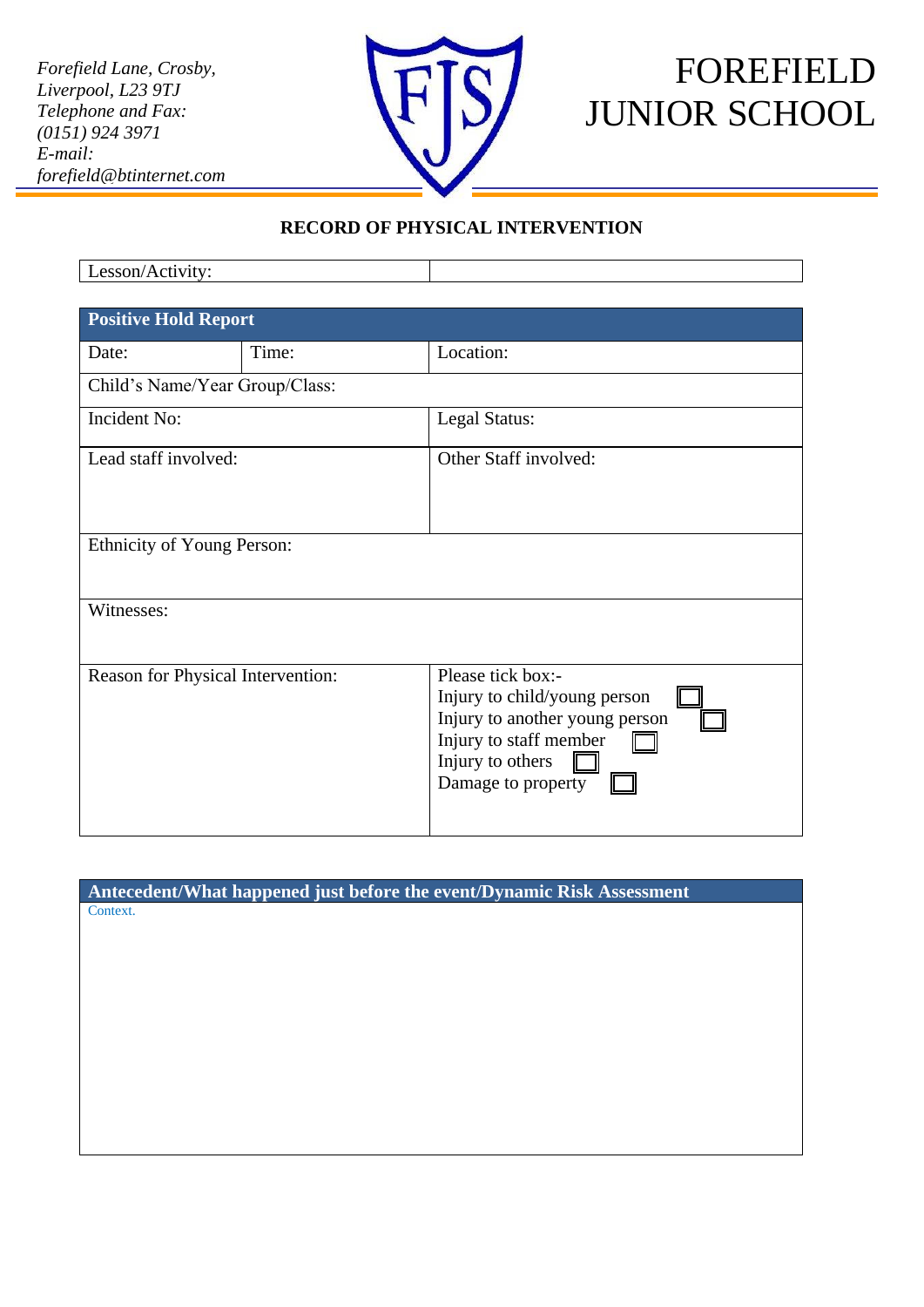| <b>Duration of Incident</b>                                | <b>Duration of Positive Hold</b> | <b>Time Resistance Applied</b> |  |  |
|------------------------------------------------------------|----------------------------------|--------------------------------|--|--|
|                                                            |                                  |                                |  |  |
|                                                            |                                  |                                |  |  |
|                                                            |                                  |                                |  |  |
|                                                            |                                  |                                |  |  |
| Action/de-escalation taken prior to physical intervention: |                                  |                                |  |  |

Behaviours presented, Known triggers, Strategies/responses designed to de-escalate and support.

#### **Description of incident:**  A) Description of what happened during incident – Events and strategies used including RPI

B) Description of what happened during hold / description of positive hold Describe graded interventions, Named holds, People holding, positions of people holding: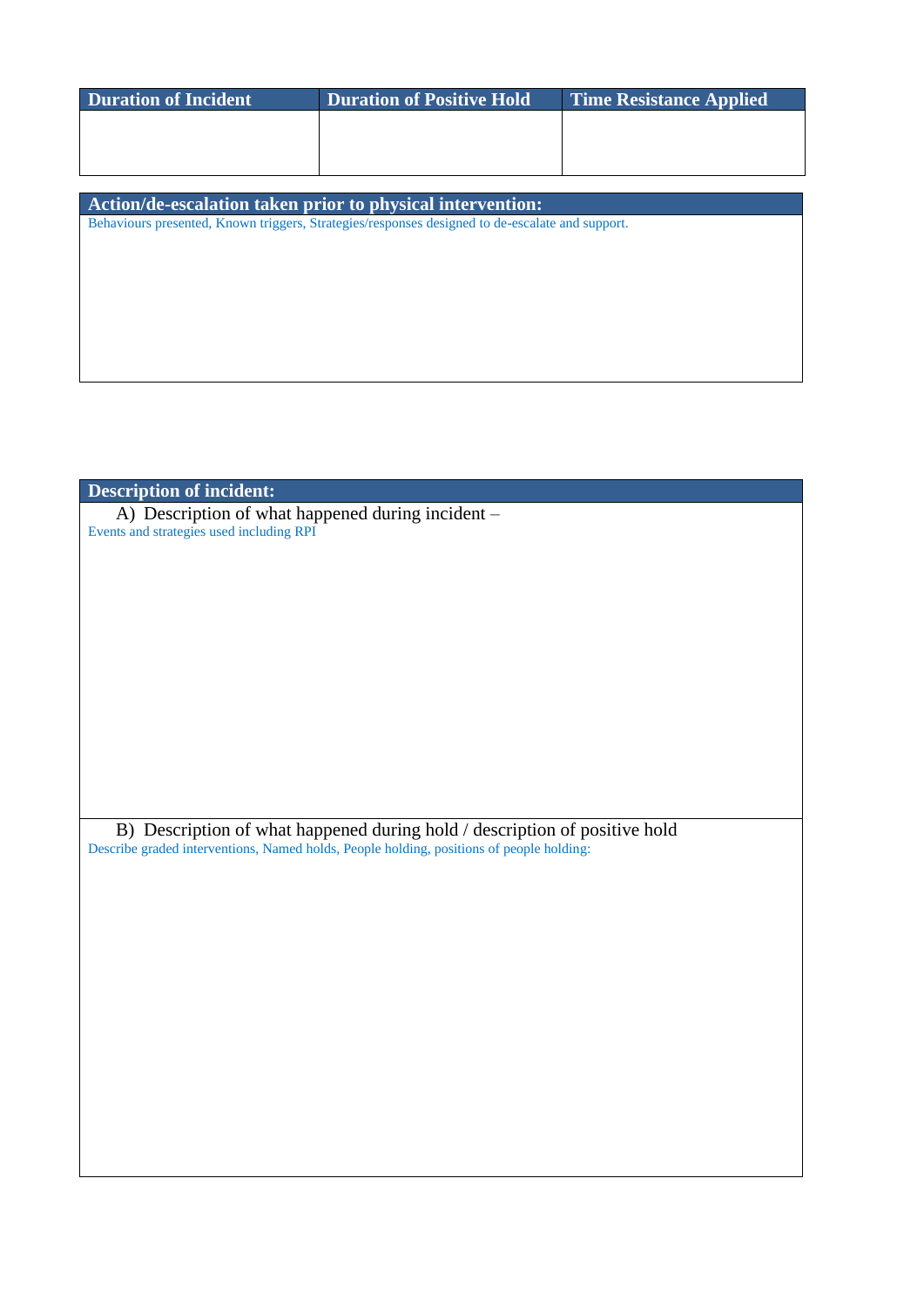| Description of any injuries<br>received<br><b>Young Person</b> | <b>Description of any injuries</b><br>received<br><b>Staff</b> | <b>Description of any</b><br>injuries received<br><b>Others</b> |
|----------------------------------------------------------------|----------------------------------------------------------------|-----------------------------------------------------------------|
|                                                                |                                                                |                                                                 |
|                                                                |                                                                |                                                                 |

| Medical attention<br>offered/received<br><b>Young Person</b> | <b>Medical attention</b><br>offered/received<br><b>Staff</b> | Medical attention<br>offered/received<br><b>Others</b> |
|--------------------------------------------------------------|--------------------------------------------------------------|--------------------------------------------------------|
|                                                              |                                                              |                                                        |
|                                                              |                                                              |                                                        |

| <b>Accident form for staff completed?</b> | Accident form for young person completed? |
|-------------------------------------------|-------------------------------------------|
| (Yes/No)                                  | (Yes/No)                                  |
| Reference number:                         | Reference number:                         |

| Damage to property (Yes/No) | If yes, please state |
|-----------------------------|----------------------|
|                             |                      |
|                             |                      |
|                             |                      |
|                             |                      |
|                             |                      |
|                             |                      |

| Describe the effectiveness of the Positive Hold |  |  |
|-------------------------------------------------|--|--|
|                                                 |  |  |
|                                                 |  |  |
|                                                 |  |  |
|                                                 |  |  |
|                                                 |  |  |
|                                                 |  |  |
|                                                 |  |  |
|                                                 |  |  |
|                                                 |  |  |
|                                                 |  |  |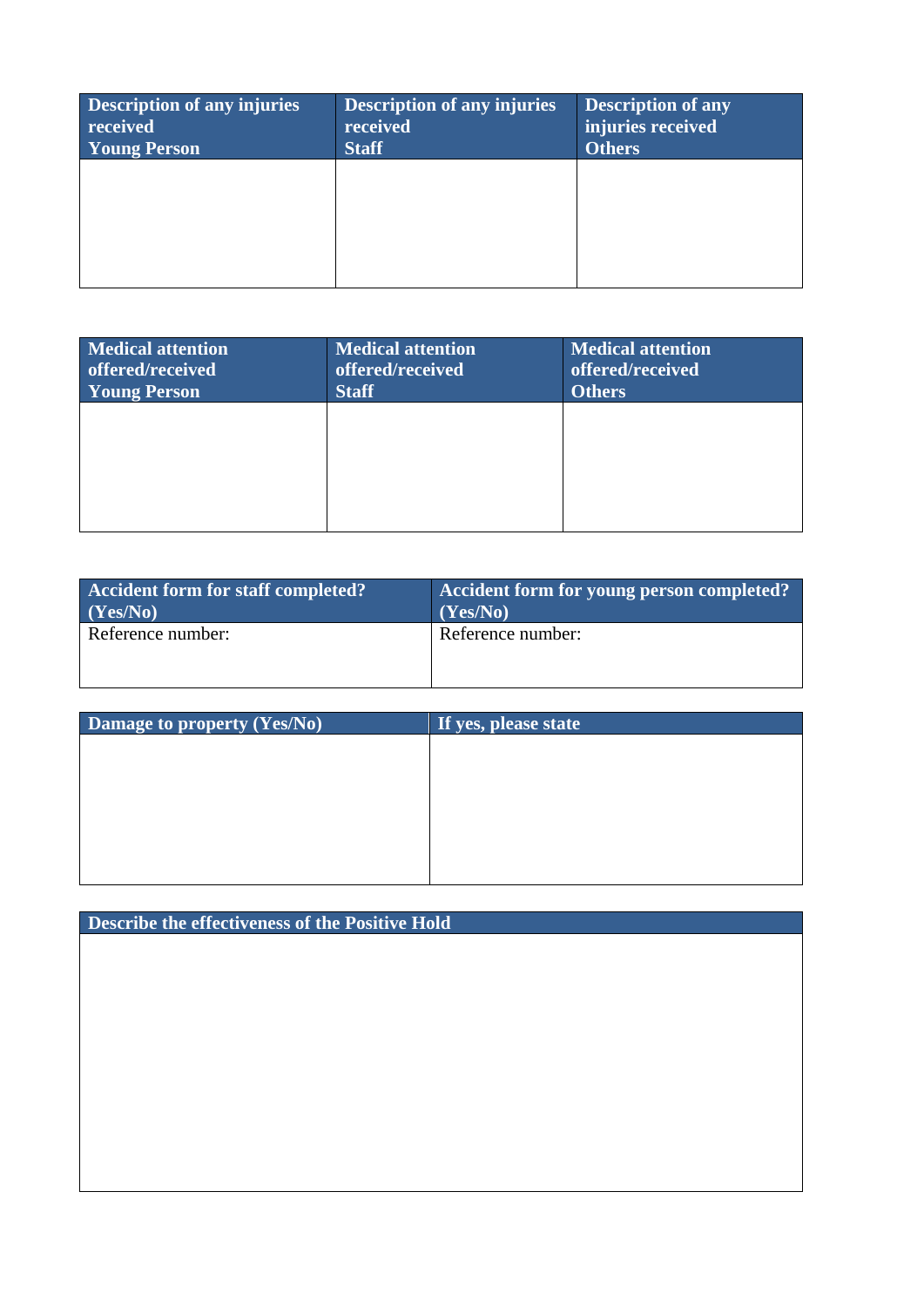| Consequences: Has a repair and share form been completed? (Yes/No)<br>Details of repair and share/points of learning. |  |  |
|-----------------------------------------------------------------------------------------------------------------------|--|--|
|                                                                                                                       |  |  |
|                                                                                                                       |  |  |
|                                                                                                                       |  |  |
|                                                                                                                       |  |  |
|                                                                                                                       |  |  |
|                                                                                                                       |  |  |
|                                                                                                                       |  |  |

| $\sim$ |  |  |
|--------|--|--|
|        |  |  |

Print name: ……………………………………………………………….

**De-brief with staff and collation of reports for individuals involved. Points of learning and strategies to reduce use of intervention.**

Signed: ……………………………………………………………………… Date: …../…../…..

Print name: ……………………………………………………………….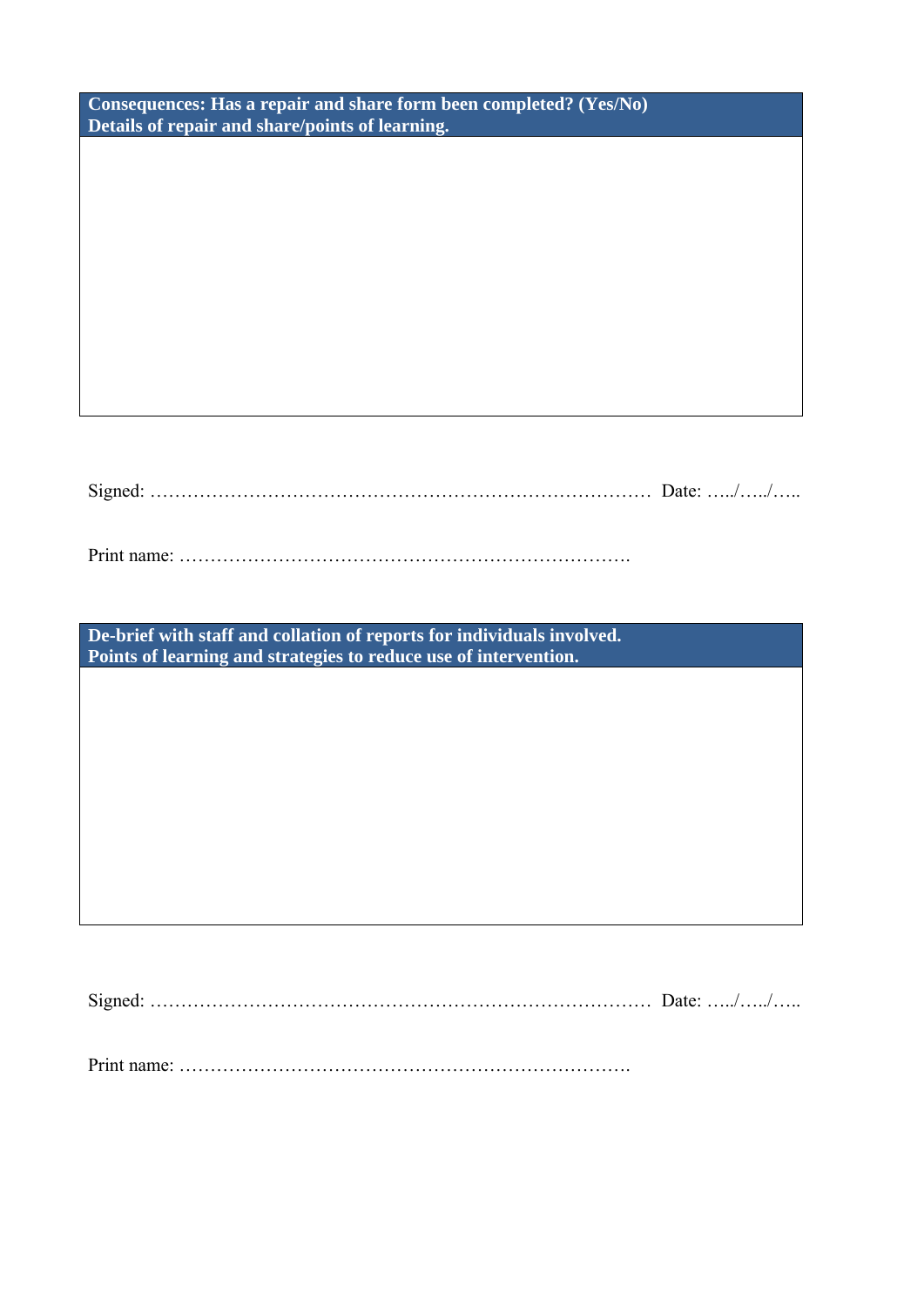| Actions to be taken by Senior staff | Yes/No | <b>Completed (with date)/Ongoing</b> |
|-------------------------------------|--------|--------------------------------------|
| Social Worker contacted             |        |                                      |
|                                     |        |                                      |
|                                     |        |                                      |
| Parents contacted                   |        |                                      |
|                                     |        |                                      |
| LA officer(s) contacted             |        |                                      |
|                                     |        |                                      |
|                                     |        |                                      |
| Other Professionals contacted       |        |                                      |
|                                     |        |                                      |
|                                     |        |                                      |
| Body Map by Staff                   |        |                                      |
|                                     |        |                                      |
| Body Map by Senior Staff            |        |                                      |
|                                     |        |                                      |
|                                     |        |                                      |
| Accident and Injury forms handed in |        |                                      |
|                                     |        |                                      |
|                                     |        |                                      |

| Senior staff checking the<br>form signature | <b>Print Name</b> | <b>Date</b> | <b>Time</b> |
|---------------------------------------------|-------------------|-------------|-------------|
|                                             |                   |             |             |
|                                             |                   |             |             |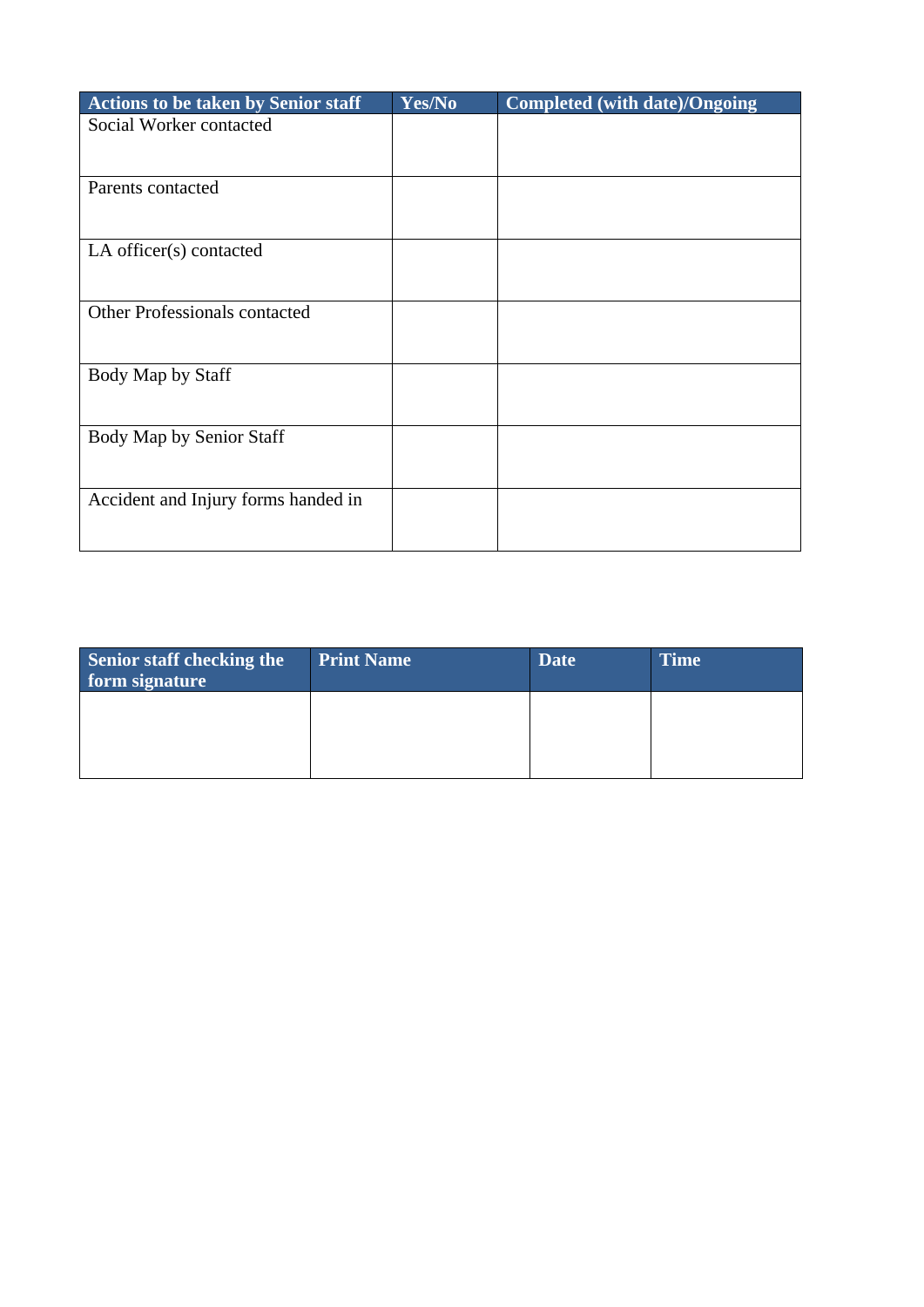| <b>REVIEW PROCESS</b>                                                         |                  |             |  |
|-------------------------------------------------------------------------------|------------------|-------------|--|
| <b>Confirmation that a</b><br>senior member of staff<br>spoke to pupil<br>Y/N | <b>Signature</b> | <b>Date</b> |  |
|                                                                               |                  |             |  |

**Headteacher/Deputy Headteachar analysis of incident**

Headteacher/Deputy Headteacher:

Sign ……………………………………………………………………… Print name…………………………………………………………….. Date …………………………………………………. (Within 5 days)